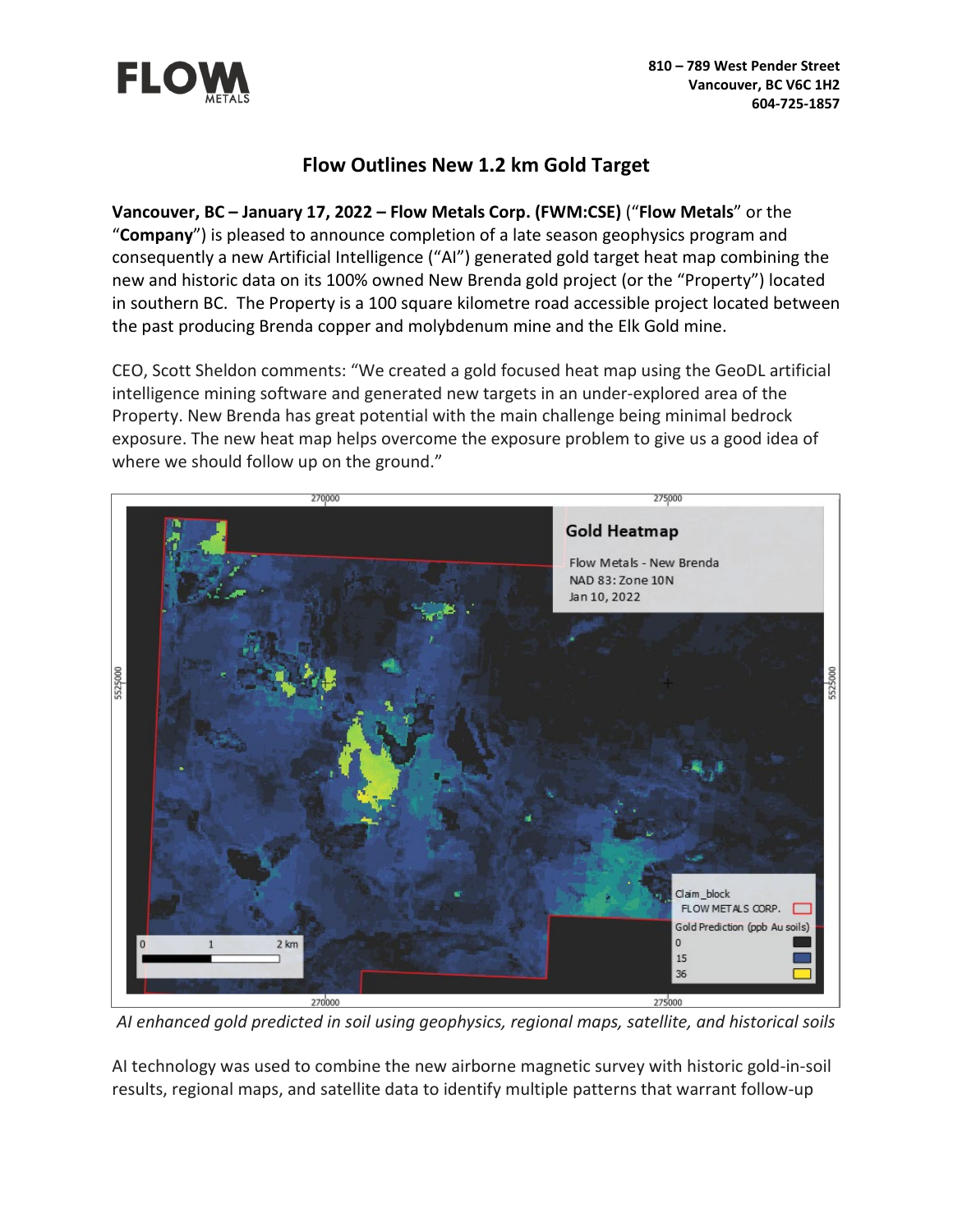

investigation. Previous targets were based on low-resolution geophysics with limited geological mapping. The GeoDL program highlighted multiple prospective areas and structures over the property. All targets, the largest measuring 1200m x 600m, correlate with either the highly prospective Osprey Lake batholith (Elk Gold mine) or the Pennask batholith (Brenda mine).

The high-resolution helicopter-borne magnetic and radiometric surveys were flown in November 2021. The survey focuses on the western portion of the property bordering the neighboring Elk Gold project and covered 811-line kilometres over a total area of 86.7 km<sup>2</sup>.

Mapped results from the survey: [Total Magnetic Intensity](https://flowmetals.com/NB_Geo2021/TMI.pdf) and [Radiometric.](https://flowmetals.com/NB_Geo2021/RAD.pdf)

## **New Brenda Geology and History**

The New Brenda Gold Project is known to host gold-bearing intrusion related mesothermal quartz and sulphide veins. Samples from 2019 trenching identified up to 15.4g/t gold in limonitic quartz-pyrite veins hosted by intrusive and volcanic rocks. The gold mineralization is believed to be structurally controlled along vein filled faults, shear zones or near intrusive dykes. The mineralized veins previously identified on the Property have an east-west strike near intrusive contacts with the Nicola volcanics which may represent a regional control on the gold mineralization.

### **Disclaimer**

GeoDL is an artificial intelligence mining software program that combines geophysical, geochemical, geological, and geographic datasets. The algorithm compares the combined datasets with various training data such as geochemistry and bedrock types to build an enhanced model. The model is used to predict the outcome of the training data and extrapolate their values to areas that have no verified training data. GeoDL uses a combination of machine learning, neural networks, and computer vision to help enhance geological data.

### **About Flow Metals**

Flow Metals is a western Canadian gold explorer with a focus on easy access early-stage gold projects in renowned mining districts.

### **Qualified Persons**

Adrian Smith, P.Geo., is the qualified person for the Company as defined in the National Instrument 43-101 and has reviewed the technical information presented within this news release.

### **For further information, please contact:**

Scott Sheldon, President 604.725.1857 scott@flowmetals.com